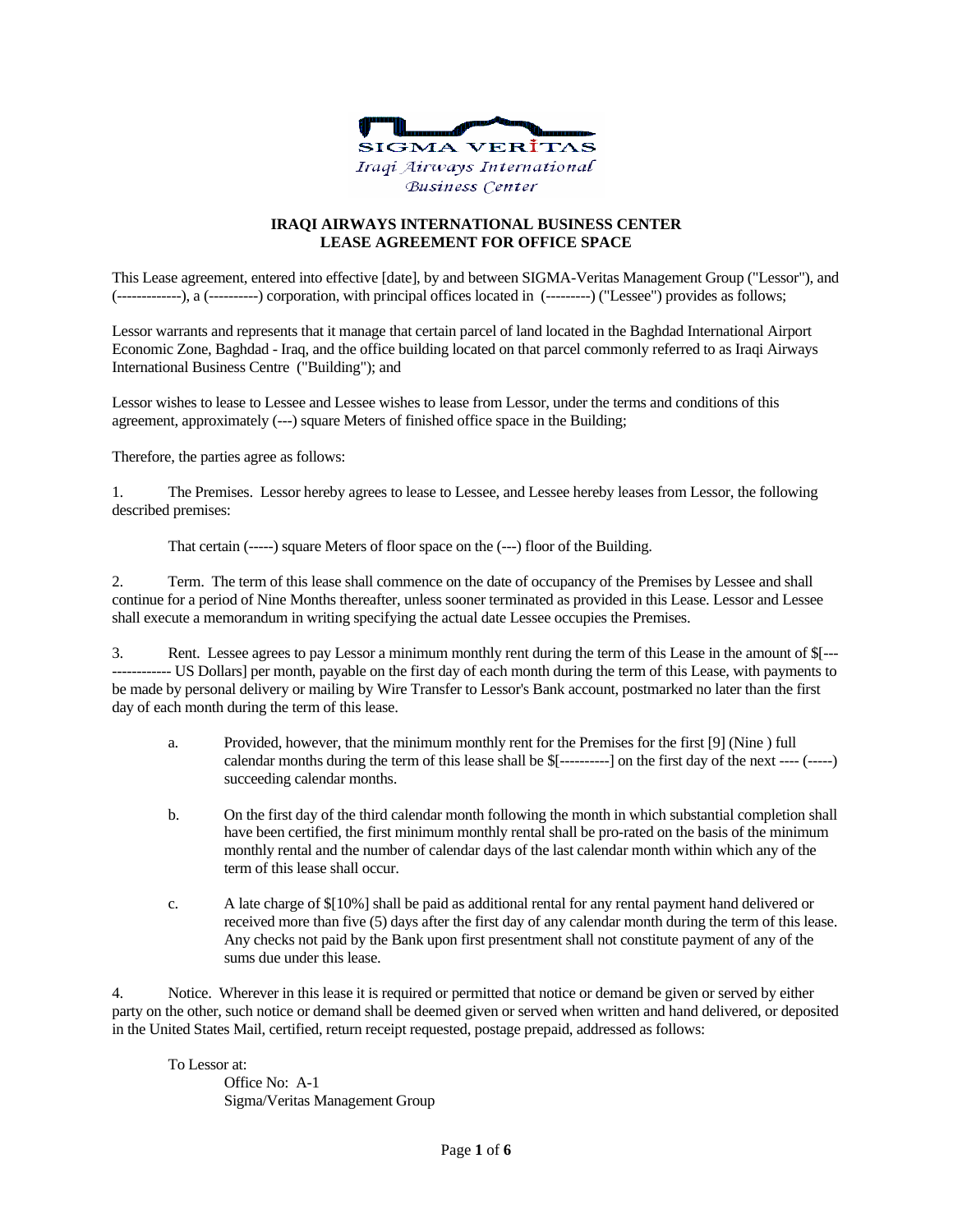BIAP Economical Zone Baghdad - Iraq

To Lessee at:

Office No: Sigma/Veritas Management Group BIAP Economical Zone Baghdad - Iraq

5. Parking. It is agreed that Lessee, its agents, servants, employees, customers, guests, and invitees, shall have the exclusive right to park without charge, throughout the original term of this lease and any renewal term, [--] (---) automobiles in [---] (-----) designated parking spaces. Lessee agrees not to hinder the use of the remaining parking places, which are reserved for the exclusive use of the tenants of the remaining leased space in the Building.

6. Possession. Lessor promises to place Lessee in peaceful possession of the Premises, and Lessee, by taking possession of the Premises, will have acknowledged that the Premises are in satisfactory and acceptable condition.

7. Use. Lessee shall use the Premises as Commercial Offices, and shall not use or permit the Premises to be used for any other purpose. Lessee agrees that no use consuming abnormally high utility or other service costs, such as computers, shall be permitted in the Premises.

8. Compliance with Laws. Lessee agrees to observe all Iraqi laws and governmental regulations applicable to its use of the Premises, together with all reasonable rules and regulations that may be promulgated by Lessor from time to time.

9. Alterations by Lessee. Lessee will make no alterations to the Premises without the prior written consent of the Lessor. Lessee will place no company signs on windows, doors, or anywhere else on the Premises without prior approval of Lessor.

10. Hazards. Lessee shall not use the Premises, nor permit them to be used, for any purpose which shall increase the existing rate of insurance upon the Building, or cause the cancellation of any insurance policy covering the Building, or sell or permit to be kept, used, or sold in or about the Premises, any article that may be prohibited by Lessor's insurance policies.

- a. Lessee shall not commit any waste upon the Premises, nor cause any public or private nuisance or other act that may disturb the quiet enjoyment of any other tenant, nor shall Lessee allow the Premises to be used for any improper, immoral, unlawful, or unsafe purpose, including, but not limited to, the storage of any flammable materials.
- b. Nor shall Lessee use any apparatus, machinery or device in or on said Premises that shall make any noise or cause any vibration that can be detected by other tenants, or that shall in any way be a detriment to the Building.
- c. Lessee further agrees that except for the tenant improvements contemplated in this Lease, Lessee will not install or construct within the Premises or Building electrical wires, water or drain pipes, machinery, or other permanently installed devices, including, but not limited to, alarm systems, private music systems, or special ventilation, without the prior written consent of Lessor.

11. Care of the Premises. Lessee agrees to take good care of the Premises.

12. Liability. Lessee agrees that Lessor shall not be liable for any damage or injury to persons or property arising out of the use of the Premises by Lessee, its agents and employees, invitees, or visitors except that occasioned by the negligence or act of Lessor, its agents, employees, servants, contractors, or subcontractors.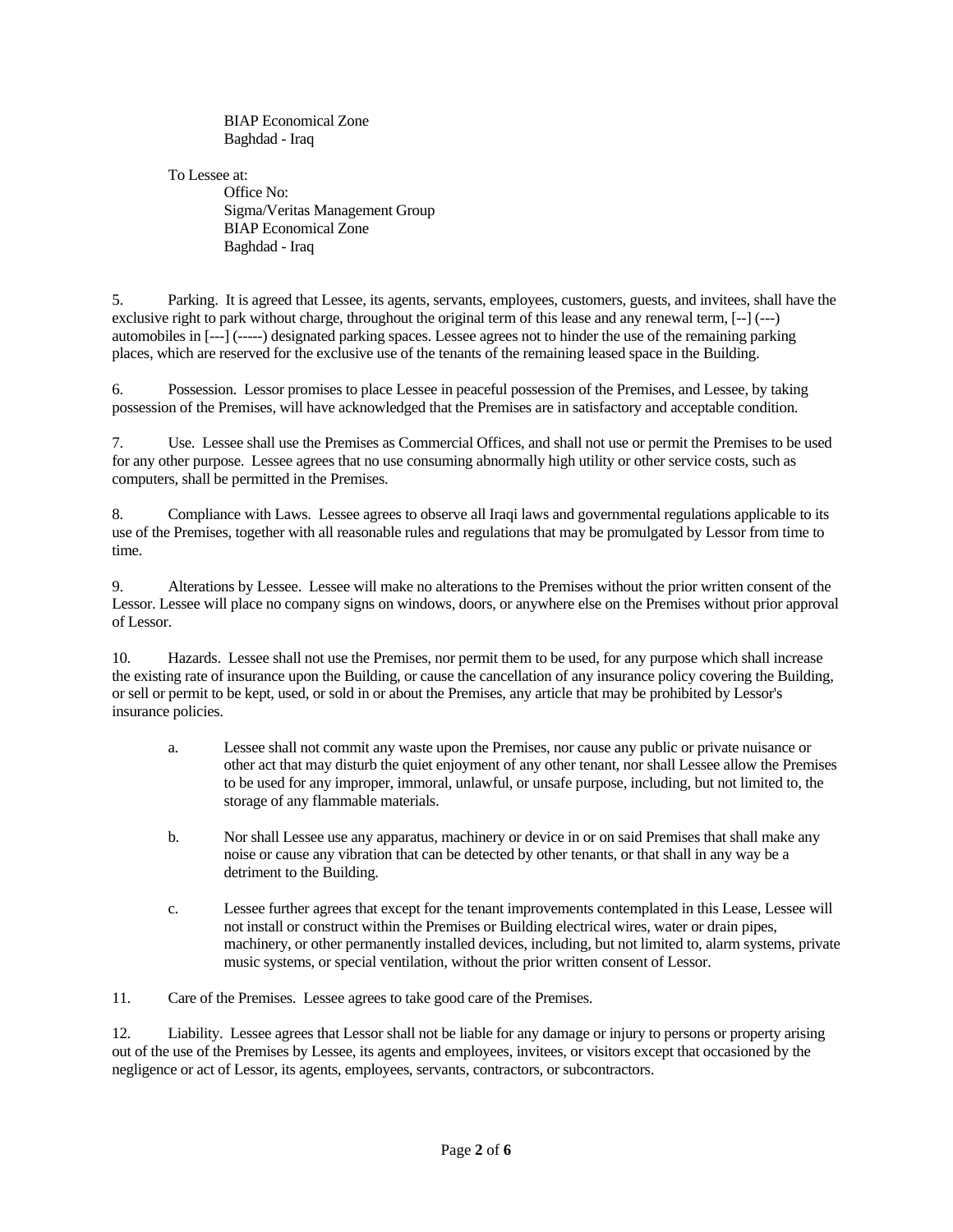13. Lessor's Right to Inspect. Lessee agrees to permit Lessor and its authorized representatives to enter the Premises at all reasonable times during usual business hours for the purpose of inspection, or for the making of any necessary repairs for which the Lessor is responsible or feels necessary for the safety and preservation of the Premises or for the performance of any work on the premises that may be necessary to comply with any laws or regulations of any public authority.

14. Fixtures and Personal Property. Any trade fixtures, equipment, or personal property permanently installed in or permanently attached to the Premises, Building, or Parcel by or at the expense of Lessee shall be and remain the property of Lessee, and Lessor agrees that Lessee shall have the right to remove any and all of such property prior to the expiration or termination of this Lease Agreement, so long as no default exists under this Lease. Lessee agrees that it will, at its expense, repair any damage occasioned to the Premises by reason of the removal of any of its trade fixtures, equipment, or other permanently affixed personal property as described above.

15. Repairs and Maintenance. Lessor agrees that it shall, at its cost and expense, maintain the parking area described in Paragraph 6, the Parcel on which the Premises are located, the Building in which the premises are located, and the Premises, and every part of them, in good, first class condition. Lessor shall make any repairs or replacements, at Lessee's expense, necessitated by damage caused by the Lessee or its employees, agents, invitees, or visitors. Lessor may, at its sole option, make the repairs or replacements after at least ten (10) days prior written notice to Lessee, and Lessee shall repay the cost of the repairs or replacements to Lessor on demand.

16. Utilities. Lessor agrees to provide, at its expense, to or for the Premises, adequate heat, electricity, water, air conditioning, replacement light tubes, trash removal service, and sewage disposal service, in such quantities and at such times as is necessary to Lessee's comfortable and reasonable use of the Premises, Saturday through Thursday. These services will not be provided on Fridays, , or any other nationally recognized holidays.

17. Janitorial Service. Lessor agrees to provide in the Premises, at Lessor's expense, the following janitorial services: cleaning five (5) days per week; trash disposal Six (6) days per week; vacuuming of carpets twice per week; cleaning of lighting fixtures twice per year; cleaning of windows (interior and exterior) three (3) times per year; replacement of light tubes and bulbs as required.

18. Should any of the equipment or machinery break down, Lessor will not be responsible for repair or replacement of equipment. *Warning*: Power surges and outages do occur on the Premises. Lessor advises Lessee to emplace equipment to protect their sensitive equipment. Lessee shall have no claim for rebate of rent or damages on account of any interruptions in service occasioned by or resulting from any such breakdown or cessation. Initial

19. Destruction of Premises. If at any time during the term of this lease, the Premises or any part of the Building or Parcel shall be damaged or destroyed by fire in a way that does not render the premises unfit for the conduct of Lessee's business or that does not injure Lessee's business, Lessor shall promptly and through the exercise of reasonable diligence repair the damage and restore the premises, at Lessor's expense, to the condition in which the premises existed immediately prior to the damage or destruction. In such case there shall be no abatement of rent.

20. Eminent Domain. As used in this section, the word "condemned" shall include (a) receipt of written notice of the intent to condemn from an entity having the power of eminent domain, (b) the filing of any action or proceeding for condemnation by any such entity, and (c) the conveyance of any interest in the Premises by the Lessor or the Lessee to a public or quasi public authority having the power of eminent domain with respect to the Premises as a result of the authority's express written intent to condemn.

21. In the event any part of or interest in the Premises, Building, or Parcel is condemned, this lease shall terminate at the option of either Lessor or Lessee as of the date title or actual possession vests in the condemnor, whichever first occurs, and rent under this Lease shall be payable only to that date. Lessor shall return to Lessee any rent paid beyond that date.

22. Lessor shall give Lessee written notice promptly after receiving notice of any contemplated condemnation and Lessee shall have thirty (30) days after receipt of the notice to terminate this lease, provided the contemplated condemnation will render the Premises unfit for use by Lessee in the ordinary conduct of its business or will in Lessee's opinion injure Lessee's business.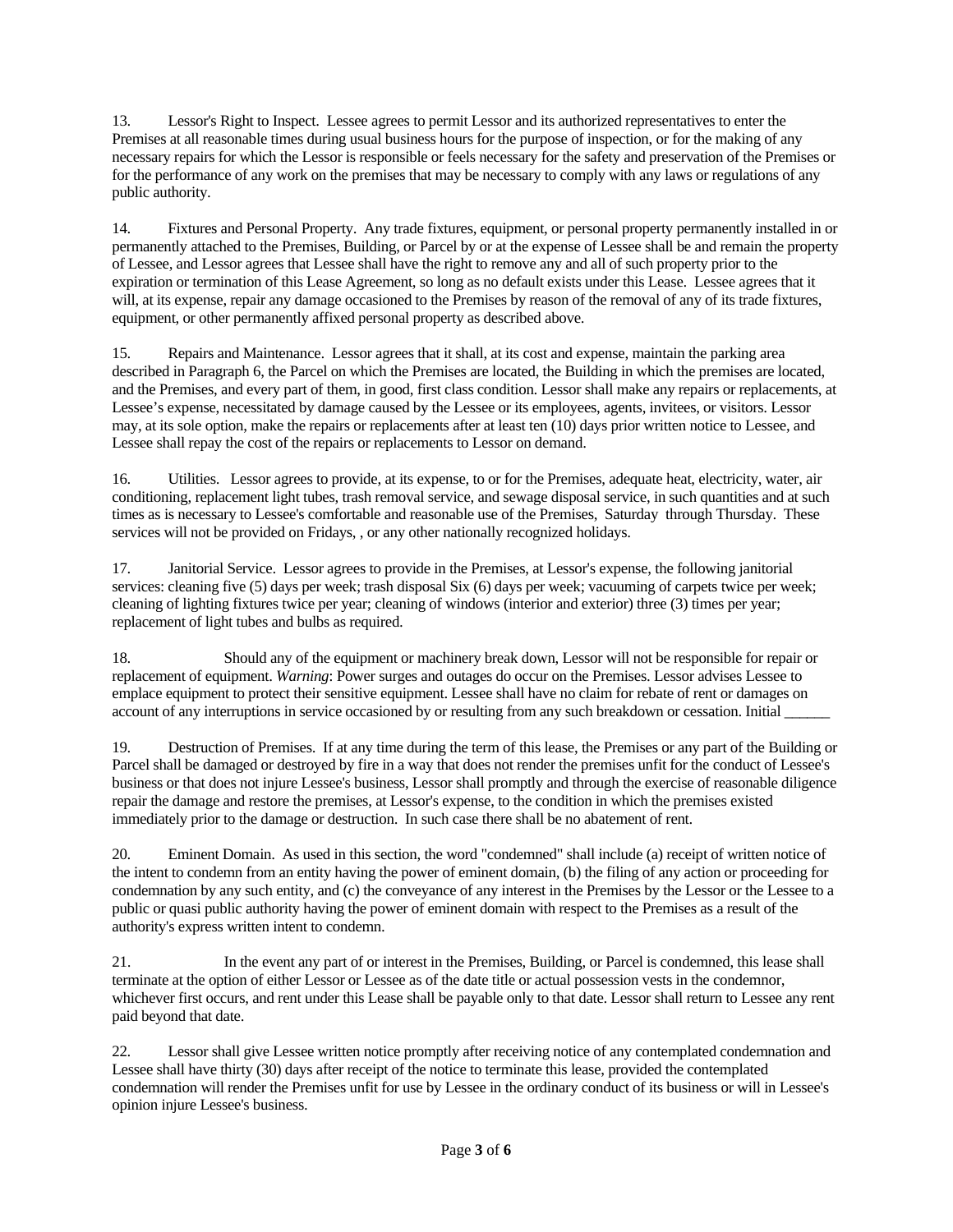23. Assignment and Subletting. Lessee may not sublet or assign its interest under this Lease without the written consent of Lessor.

- a. If permission is granted, Lessee may assign its interest in this lease, provided Lessee remains personally liable for the performance of its obligations under this Lease through the remainder of the original term, together with all extensions, expansions, and renewals that may have been executed by Lessee and Lessor prior to any such assignment.
- b. Lessor's consent shall not be unreasonably withheld.

24. In the event that this Lease is terminated as permitted under the terms of this Lease, Lessor shall refund to Lessee the security deposit and any prepaid rent accrued as of the date of damage or destruction, less any sum then owing Lessor by Lessee. If Lessor is required under this Lease to repair and reconstruct the Premises, the lease term shall be extended by a period of time equal to the period of time reasonable required to complete the repair and reconstruction.

25. Default by Lessee. Should Lessee at any time be in default with respect to payment of rent for a period of ten (10) days after written notice from Lessor; or should Lessee be in default in the performance of any other of its obligations under this Lease for thirty (30) days after written notice from Lessor specifying the particulars of the default; or should Lessee vacate and abandon the Premises; or if a petition in bankruptcy or other insolvency proceeding is filed by or against Lessee, without dismissal within thirty (30) days of filing; or if Lessee makes any general assignment for the benefit of creditors or composition; or if a petition or other proceeding is instituted by or against the Lessee for the appointment of a trustee, receiver, or liquidator of Lessee or of any of Lessee's property pursuant to laws for the benefit of creditors; or if a proceeding is instituted by any governmental authority for the dissolution or liquidation of Lessee; then and in any such events, Lessor, in addition to other rights or remedies it may have, shall have the immediate right of reentry in the Premises, and after five (5) days prior written notice to Lessee, may remove all persons and property from the premises.

- a. The property may be removed and stored in a public warehouse or elsewhere at the cost of, and for the account of, Lessee. Storage will be for a period not exceeding thirty (30) days. At the end of the 30 day period, Lessor reserves the right to dispose of said property, as deemed necessary.
- b. Should Lessor elect to reenter, this lease shall be deemed terminated; provided, however, that Lessor shall be entitled as against Lessee to the measure of damages provided by law, namely the difference between the rent for the balance of the term of this lease following the day of reentry and the amount of rent Lessor receives during that period from any subsequent tenant of the Premises.
- c. Lessor shall in such event have no obligation to relet the Premises.

26. Should Lessor at any time terminate this lease under Lessor's express rights set forth in this Lease for any breach, Lessor may, in addition to any other remedy it may have, recover from Lessee all damages incurred by reason of the breach, including the cost of recovering the Premises.

27. Redelivery of Premises. Lessee agrees to redeliver to Lessor the physical possession of the Premises at the end of the term of this Lease, or any extension of this Lease, in good condition, excepting reasonable wear and tear, and damage by fire or from any other cause not attributable to the willful or negligent act of the Lessee, or its employees, agents, invitees, or visitors.

28. Holding Over. Any holding over after the expiration of the term of this lease shall be deemed to constitute a tenancy from month to month only, and shall be on the same terms and conditions as specified in this Lease, so far as applicable, and at a monthly rental equal to twice the rentals and other charges stated in this Lease for the primary term of this lease.

29. Attorneys' Fees. If either party is required to place the enforcement of all or any part of this Lease, the recovery of possession of the Premises, or damages in the hands of an attorney, or if legal proceedings are commenced by either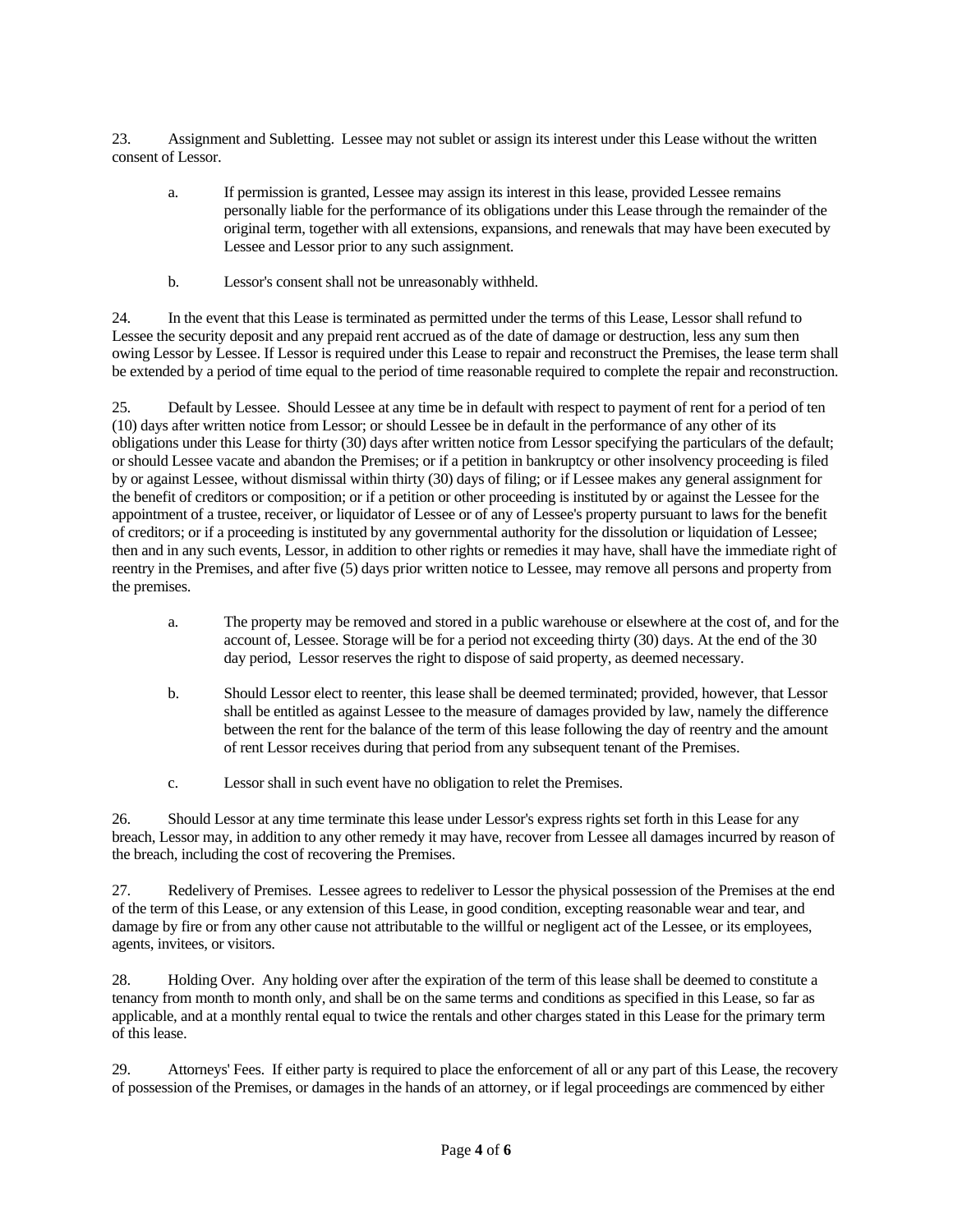party against the other party to protect or enforce rights or obligations under this Lease, the prevailing party, whether as Plaintiff or Defendant, shall be entitled to recover its reasonable attorneys' fees and costs.

30. Time of Essence. Time is of the essence in this lease.

31. Mutuality. All covenants and conditions in this Lease are mutually dependent.

32. Refurbishment's. Paragraph 16 notwithstanding, Lessor shall not be responsible for repainting the Premises or for replacement of the carpeting unless repainting or replacement is made necessary by the negligence of Lessor or its agents, employees, servants, contractors, or subcontractors, or by the breach of any other obligation of Lessor under this lease.

33. Option to Renew. Lessee is hereby given an option to renew this lease for an additional term of Three, Six, 12 Months by giving Lessor written notice on or before Thirty (30) days before the expiration of the primary term of this lease. The renewal lease is to be upon the same terms, covenants, and conditions contained in this Lease except as to Rent as provided in Paragraph 3 above and Tenant Improvements.

34. Lessor's Signs. Lessor reserves the right for itself or its agents to install a sign designating the Building and/or Parcel for sale or for lease, and to show the space to a prospective tenant, should Lessee not renew this lease within Thirty (30) days prior to its termination date.

35. Recordable Acceptance. Lessee agrees to give a letter of acceptance and memorandum of lease in recordable form on commencement of this lease.

36. Lessee Deposits. Lessor acknowledges that it has possession of a deposit in the amount of \$ ------- USD, deposited by Lessee.

37. Lessor agrees that the deposit shall, upon commencement of the term of this new Lease, constitute the deposit which shall be held during the term of this Lease by Lessor as security for the performance by Lessee of its obligations under this Lease.

- a. In addition, on the first day of the commencement of the term of this Lease, Lessee shall pay all or a prorated portion of the first month's rent in advance, as provided above.
- b. That deposit shall be held by Lessor, without obligation for interest, as security for the performance of Lessee's covenants and obligations under this Lease, it being expressly understood and agreed that the deposit is not an advance rental deposit except to the extent Lessor applies it as such after the notice required below, or a measure of Lessor's damages in case of Lessee's default.
- c. The deposit shall not be considered liquidated damages, and if claims of Lessor exceed the deposit, Lessee shall remain liable for the balance of the claim.
- d. On the occurrence of any event of default, and after the time for cure has elapsed without cure by Lessee, as stipulated in this Lease agreement, Lessor may, from time to time, without prejudice to any other remedy provided in this Lease or provided by law, after five (5) days prior written notice to Lessee of Lessor's intent to do so, specifying the cause and the amount, use a portion of that fund, to the extent necessary to make good any arrears of rent and any other damage, injury, expense or liability caused by the event of default specified in such notice.
- e. If any portion of the deposit is so used or applied, Lessee shall, within five (5) days of written demand, deposit cash with Lessor in an amount sufficient to restore the security deposit to its original amount, and Lessee's failure to do so shall constitute a default of this lease.
- f. If Lessee is not then in default under this Lease, any remaining balance of the deposit shall be returned by Lessor to Lessee on demand, within thirty (30) days after the termination of this lease agreement.